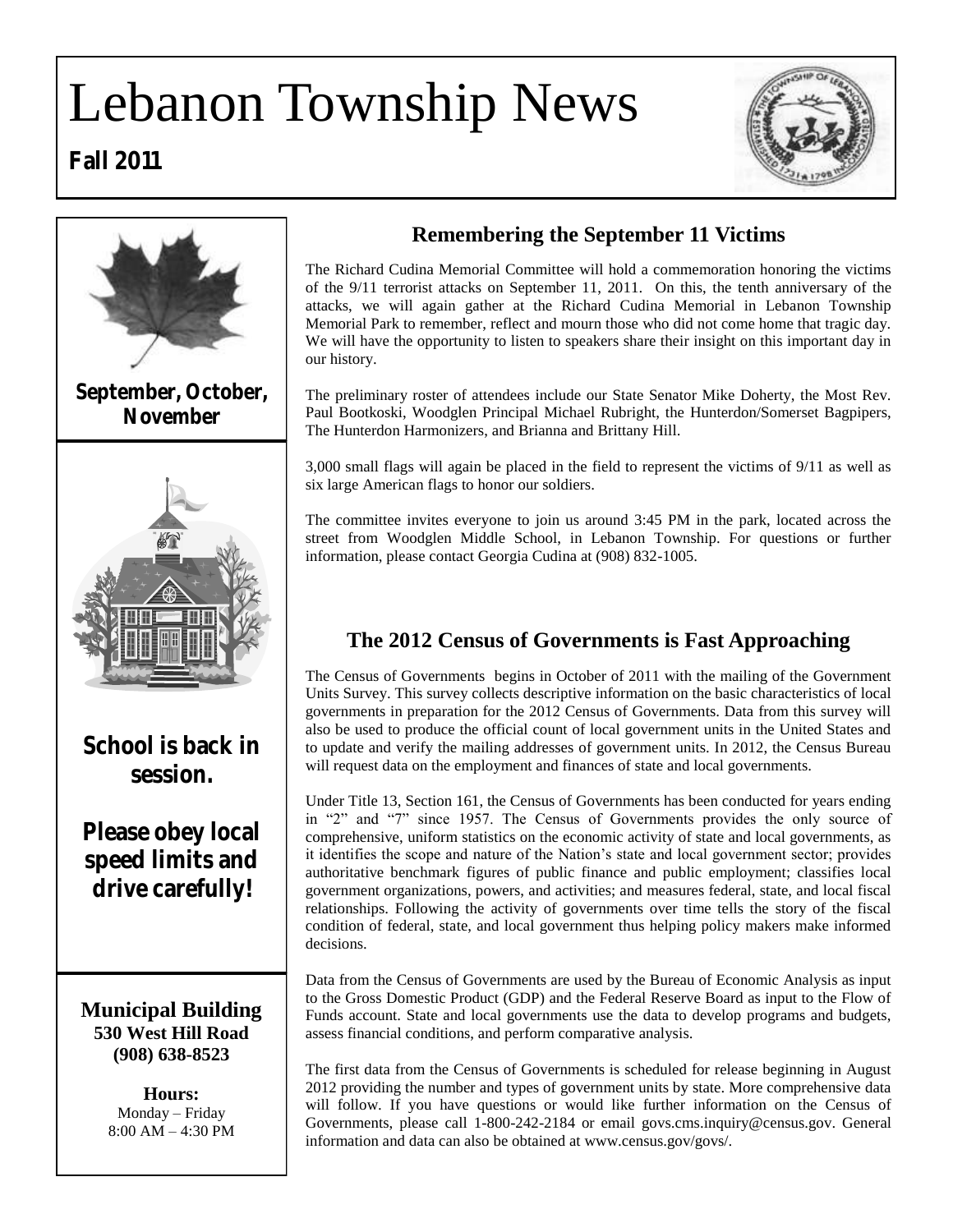# **Fire Department**

### **Fire Department News**

Members of the Lebanon Township Volunteer Fire Department (LTVFD) have been busy with fire and EMS calls as well as training, drills, and supporting community events. Our fall schedule is also expected to be busy with the addition of sports stand-bys at Voorhees High School, monthly Fire Department breakfasts beginning October 9, and more local events.

We currently have seven new members and four new junior members. This summer, five of our members attended the state's EMT-B course, and one member attended the Fire Academy"s summer session. Five more of our members will be attending the state"s EMT-B course in the fall.

Our junior firefighters have been meeting on Sundays with the Washington Township, Warren County junior firefighters for group training and drills. The juniors are learning some great skills, both individually and as a team, and are enjoying the social time afterwards which always includes some appreciated refreshments.

On July 16, we took delivery of our new 2012 Pierce Tender. Tender 19 is built on a Mack chassis and is one of the first designs Pierce manufactured with the pump in a compartment. The truck carries 3,000 gallons of water and is capable of pumping up to 1,000 gallons per minute. Lebanon Township is a rural community with limited water sources. Tender 19 will help get water on scene quickly to commence firefighting operations while other units are responding.

To learn more about the LTVFD and our activities, please visit our website at www.lebanontownshipfire.org. If you are interested in joining or have any questions about the Fire Department, please call us at (908) 537-2838 or email info@ltfdnj.org.



**Bunnvale Library**

#### **The Bunnvale Beat**

Over the past few months, Bunnvale Library has been renovating the Children"s Section. Patrons, we appreciate your patience during this time, and we hope you are pleased with the results. Thanks to the vision and planning of the Library Committee (Art Gerlich, Barbara O"Rourke, Eva Burrell, Georgia Cudina, Jan Gibas, and Melanie Ryan) for new shelving, furniture, carpeting and lighting, plus the tireless efforts of library staff and volunteers in reorganizing the inventory, the transformed downstairs area is again open for use. Some changes are also evident upstairs, where the adult and juvenile DVDs are located. Plans are being made for a formal Open House in October. Please visit the library for more information on the Open House.

Many thanks also to Greg Slomczewski, a Lebanon Township resident based at the county library, who again ran the successful Summer Story Time and Crafts for preschool and school-age children in July. Bunnvale"s own Miss Eileen will return in September for Fall Story Time for preschoolers. Minimum age is two years old and preregistration is required. Ask for a schedule at the library or check the county library website.

Thanks to the generosity of talented community members, our Anne Rambo display cabinet features new exhibits every month of the year. Don"t miss the exquisite artwork of Doris Terris in September. October will feature Science Fiction Superheroes and Aliens from the collection of Kara Martin. In November, in honor of our veterans, Ryan Flatley will display his collection of World War II memorabilia.

Bunnvale Library is here for you. We offer the latest bestsellers along with older favorites, in bound or audio versions, plus new and classic DVDs, magazines, and an information board announcing special events within the community. There are also books for sale, a paperback exchange, internetaccessible computers, WiFi, and copy and fax machines. If you have items you wish to donate to the library, please check with the staff to arrange a drop-off time. *Please do not leave boxes or bags at the door or in the bookdrops*. We appreciate contributions of books, periodicals, DVDs, audiobooks on CDs, or any relevant library materials that are in excellent condition. We cannot accept encyclopedias, reference/academic books, cassettes, VHS tapes, stuffed animals, toys or items that are mildewed, moldy, torn, or in otherwise poor condition.

Your library card can open doors to new worlds. Look for special discounts during the month of September when you present your library card at certain local businesses. Details are available at all Hunterdon County libraries.

> **HOURS: Wednesday 1:00 – 8:00 PM Thursday & Friday 9:00 AM – 5:00 PM Saturday 9:00 AM – 2:00 PM TELEPHONE: (908) 638-8884**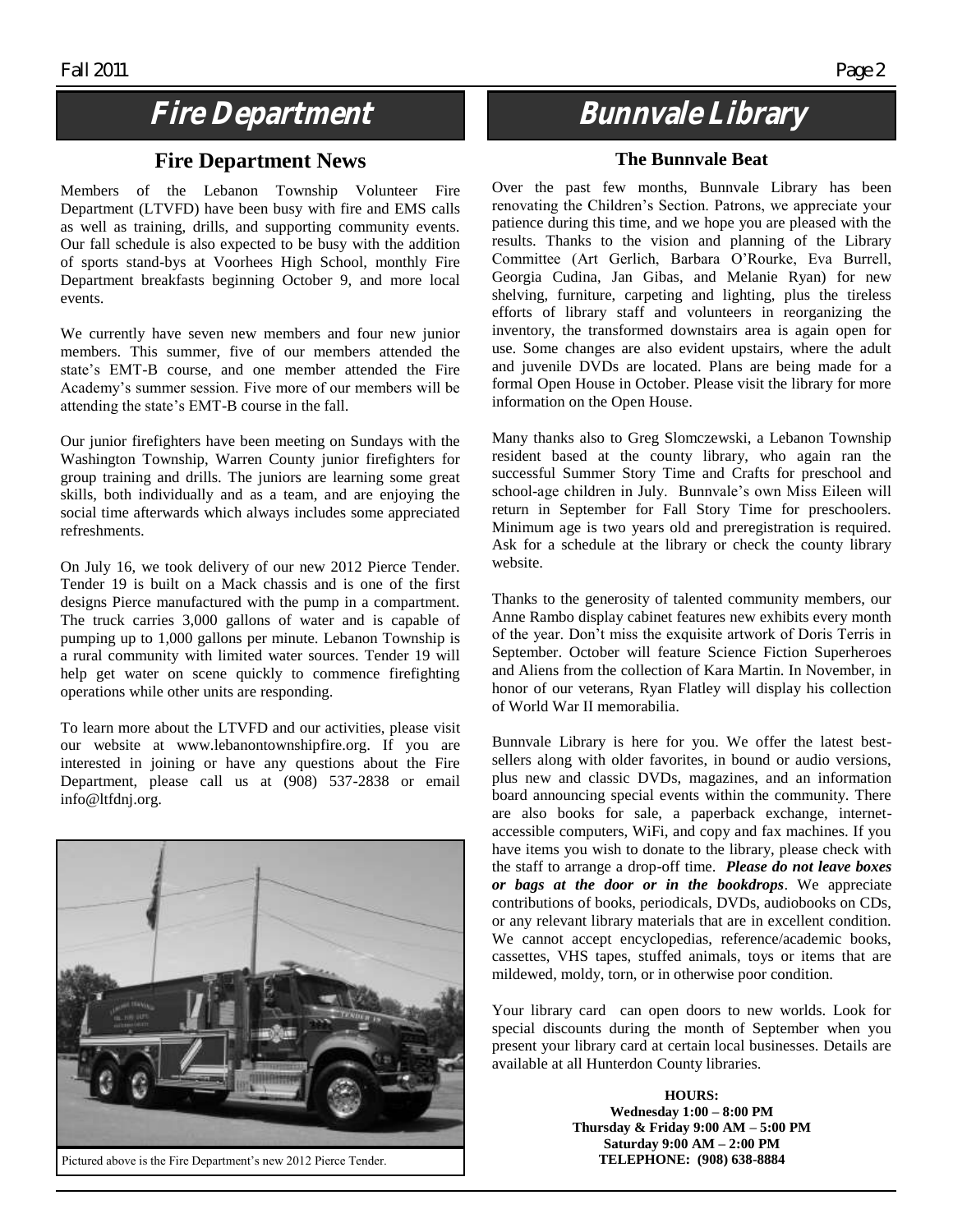# **Memorial Park**

### **Soccer Squirts**

# **Day in the Park**

**Saturday, September 17**

# **(Rain Date: Sunday, September 18)**

United Soccer Academy will hold Soccer Squirts classes for boys and girls age 3 - 7 from September 23 through October 28 at Memorial Park in Lebanon Township. Classes consist of six, one hour sessions.

Soccer Squirts learn the fundamentals of soccer through a program of structured activities and fun-based games designed to stimulate a child"s imagination and develop motor skills. The game is introduced and developed in a safe, fun environment with professional coaches.

Register online at www.UnitedSoccerAcademy.com or call (732) 563-2525.

The Park Committee is looking for donations for door prizes for the car show and volunteers to lend a hand before or during the <del>∕★</del>★★ show. If you would like to help, please contact Wayne Maurer at (908) 638-4661.

|                                                                                                                                                                                                                        | PROCEEDS TO BENEFIT LEBANON TOWNSHIP MEMORIAL PARK                                                                                                      |                                                                                                      |                                                                                        |  |
|------------------------------------------------------------------------------------------------------------------------------------------------------------------------------------------------------------------------|---------------------------------------------------------------------------------------------------------------------------------------------------------|------------------------------------------------------------------------------------------------------|----------------------------------------------------------------------------------------|--|
|                                                                                                                                                                                                                        | Car Show IN                                                                                                                                             |                                                                                                      |                                                                                        |  |
| Location:                                                                                                                                                                                                              |                                                                                                                                                         | www.sundayinthepark.net                                                                              |                                                                                        |  |
| <b>LEBANON TOWNSHIP</b><br><b>MEMORIAL PARK</b><br><b>67 BUNNVALE ROAD</b>                                                                                                                                             |                                                                                                                                                         | Dater<br>SUNDAY. SEPTEMBER 25TH. 2011<br>Raindate:<br><b>SUNDAY OCTOBER 2TH, 2011</b>                |                                                                                        |  |
| <b>CALIFON, NJ 07830</b>                                                                                                                                                                                               |                                                                                                                                                         | <b>Time:</b><br>$9am - 3pm$                                                                          |                                                                                        |  |
|                                                                                                                                                                                                                        | <b>Trophies Awarded for All Classes:</b>                                                                                                                |                                                                                                      |                                                                                        |  |
| A. Corvettes<br>B. Antiques ('49 & earlier)<br>C. Ford Muscle<br>D. GM Muscle<br>E. Mopar Muscle<br>F. Stock Chevy<br>G. Stock Ford (1950 & up)                                                                        | H. Stock GM (1950 & up)<br>I. Stock Mopar (1950 & up)<br>J. Stock Trucks<br>K. Custom Trucks<br>L. Street Rods<br>M. Custom Cars<br>N. Foreign/European | O. Special Interest<br>P. Mustang<br>O. Camaro/Firebird<br>R. Motorcycles<br>S. Shelby<br>T. Tractor |                                                                                        |  |
| Entry Form:<br>PREREGISTRATION DEADLINE SEPT. 16TH- \$12.00<br>DAY OF SHOW - \$15.00                                                                                                                                   | <b>SPECTATORS \$2</b>                                                                                                                                   |                                                                                                      | Vendors                                                                                |  |
| NAME:                                                                                                                                                                                                                  | PHONE:                                                                                                                                                  |                                                                                                      | <b>Welcome!</b>                                                                        |  |
| <b>ADDRESS:</b>                                                                                                                                                                                                        |                                                                                                                                                         |                                                                                                      | DJ, FOOD and FUN                                                                       |  |
|                                                                                                                                                                                                                        | E-MAIL:                                                                                                                                                 |                                                                                                      |                                                                                        |  |
| YEAR:                                                                                                                                                                                                                  | <b>MAKE:</b>                                                                                                                                            |                                                                                                      | PLEASE SEE DIRECTIONS TO<br><b>LEBANON TOWNSHIP MEMORIAL</b><br>PARK ON BACK OF FLIER. |  |
| MODEL:                                                                                                                                                                                                                 | CLASS:                                                                                                                                                  |                                                                                                      |                                                                                        |  |
| <b>SPECS:</b>                                                                                                                                                                                                          | OPTIONS:                                                                                                                                                |                                                                                                      |                                                                                        |  |
| Make checks payable to:<br>Lebanon Township Memorial Park Committee Wayne Maurer - 908-638-4661<br>to be received by 9/16/11: 193 Musconetcong or email us: info@sundayinthepark.net<br>River Rd, Washington, NJ 07882 | For more Info contact:                                                                                                                                  |                                                                                                      |                                                                                        |  |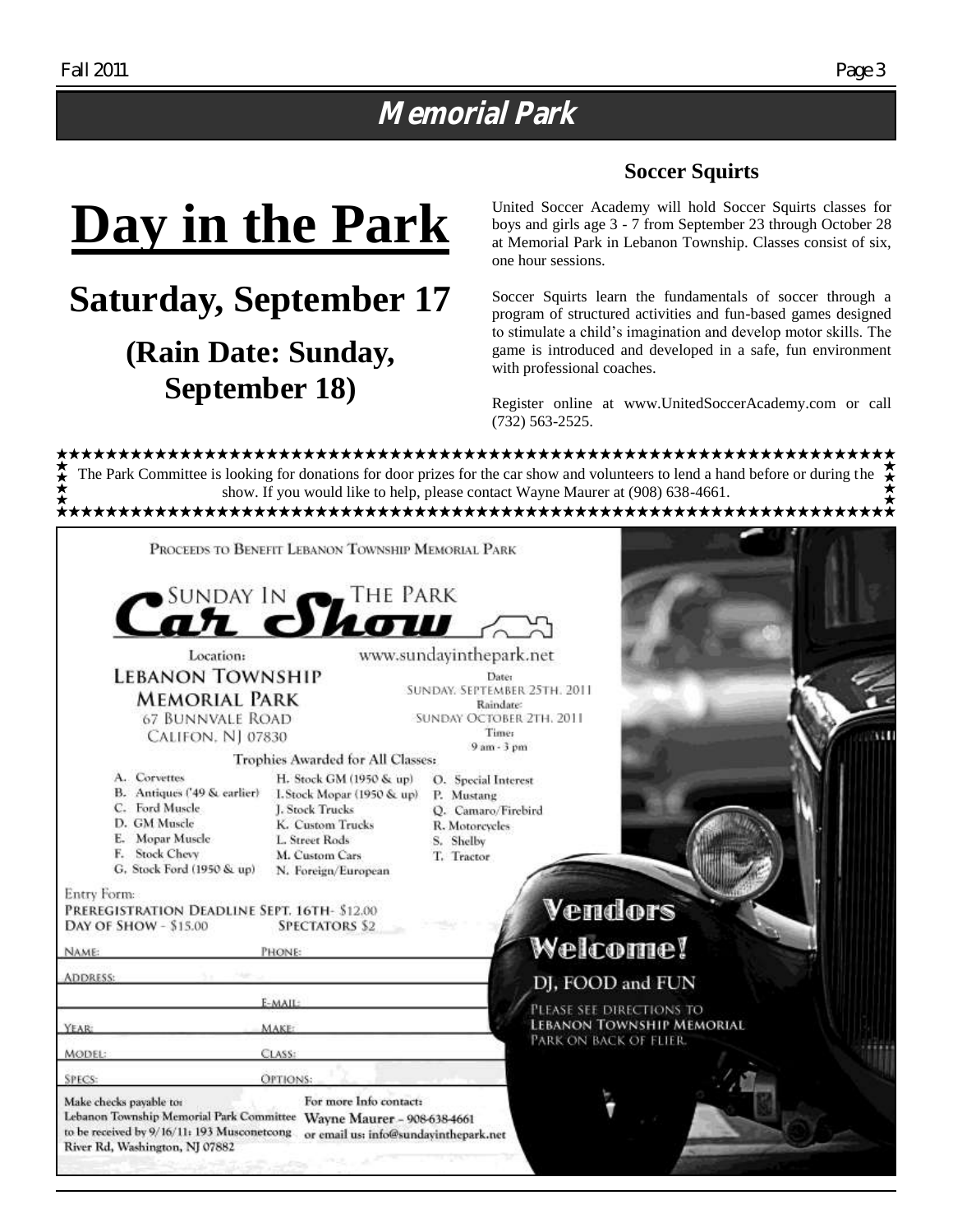# **Recycling**

## **Recycling News**

Not only is recycling the right thing to do, it is also the law in New Jersey. Hunterdon County and Lebanon Township work together to try to make recycling convenient. Please check the recycling page of the Hunterdon County website, www.co.hunterdon.nj.us/recycling.htm, for information about special county hazardous waste and electronics recycling



events. Lebanon Township generally has an electronics recycling event the second Saturday in May.

For residential recycling, materials are accepted at each of the following locations:

 1. The township recycling depots on the third Saturday of each month between 8:30 and 11:30 AM behind the Municipal Building.

 2. The county residential recycling program at the Transfer Station in Annandale. The hours at the transfer station are 7:00 AM to 4:30 PM Monday through Friday and 7:00 AM to 1:00 PM on Saturday.

#### ITEMS ACCEPTED FOR RECYCLING:

 **Aluminum cans**: Only empty beverage cans will be accepted. Other aluminum items WILL NOT BE ACCEPTED.

 **Cardboard, chipboard & brown paper bags**: Corrugated, chipboard (boxboard) and brown paper bags will be accepted. Cardboard should be tied or placed in another cardboard container (box). Cardboard with food or food residue WILL NOT BE ACCEPTED.

 **Glass bottles and jars**: Food and beverage container glass with rings and caps removed will be accepted. All containers MUST be emptied and rinsed. Cups, drinking glasses, dishes, ovenware, window glass, lead crystal TV tubes, light bulbs, mirrors or any other type of glass product WILL NOT BE ACCEPTED.

#### **Hard covered books**

 **Junk mail & office paper**: Un-shredded junk mail and office paper will be accepted. Junk mail and office paper should be tied or placed in a cardboard container (box). Shredded or bagged junk mail and office paper WILL NOT BE ACCEPTED.

 **Newspaper**: Newspaper tied with string or twine will be accepted. Newspaper bound in tape or other materials WILL NOT BE ACCEPTED.

#### **Paperback books**

 **Plastics bottles # 1-7:** Plastic bottles # 1-7 that originally contained liquids are accepted. All containers MUST be emptied and rinsed.

#### **Telephone books**

 **Tin and bi-metal cans:** Are accepted if all food and other residue has been removed. Labels do not have to be removed.

### **Computer & Electronics Collection Day**

The Hunterdon County Utilities Authority will hold a Computer & Electronics Collection day on Saturday, October 8 from 9:00 AM to 1:00 PM, rain or shine, at the Hunterdon County Library Complex, 314 State Route 12, Flemington.

Up to ten items containing electronic circuit boards, including computers, monitors and televisions, WILL BE accepted. Air conditioners, dehumidifiers, refrigerators, propane tanks, or hazardous wastes WILL NOT BE accepted. Hazardous wastes will be accepted on Saturday, November 12. For larger quantities or commercial disposal of other items, contact Newtech Recycling, Inc. at (732) 469-9774.

For more information, contact the Utilities Authority at (908) 788-1110 or email hcua@co.hunterdon.nj.us.

### **County Hazardous Waste Clean-up Day**

The next Hunterdon County Utilities Authority Household Hazardous Waste collection will be held Saturday, November 12 from 9:00 AM to 1:00 PM, rain or shine. The collection will be held at the Hunterdon County Library Complex, 314 State Route 12, Flemington.

A list of acceptable items as well as directions to the complex can be found on the Hunterdon County Utilities Authority website at http://co.hunterdon.nj.us/solidwaste/cleanup.htm.



www.minglewoodkennels.com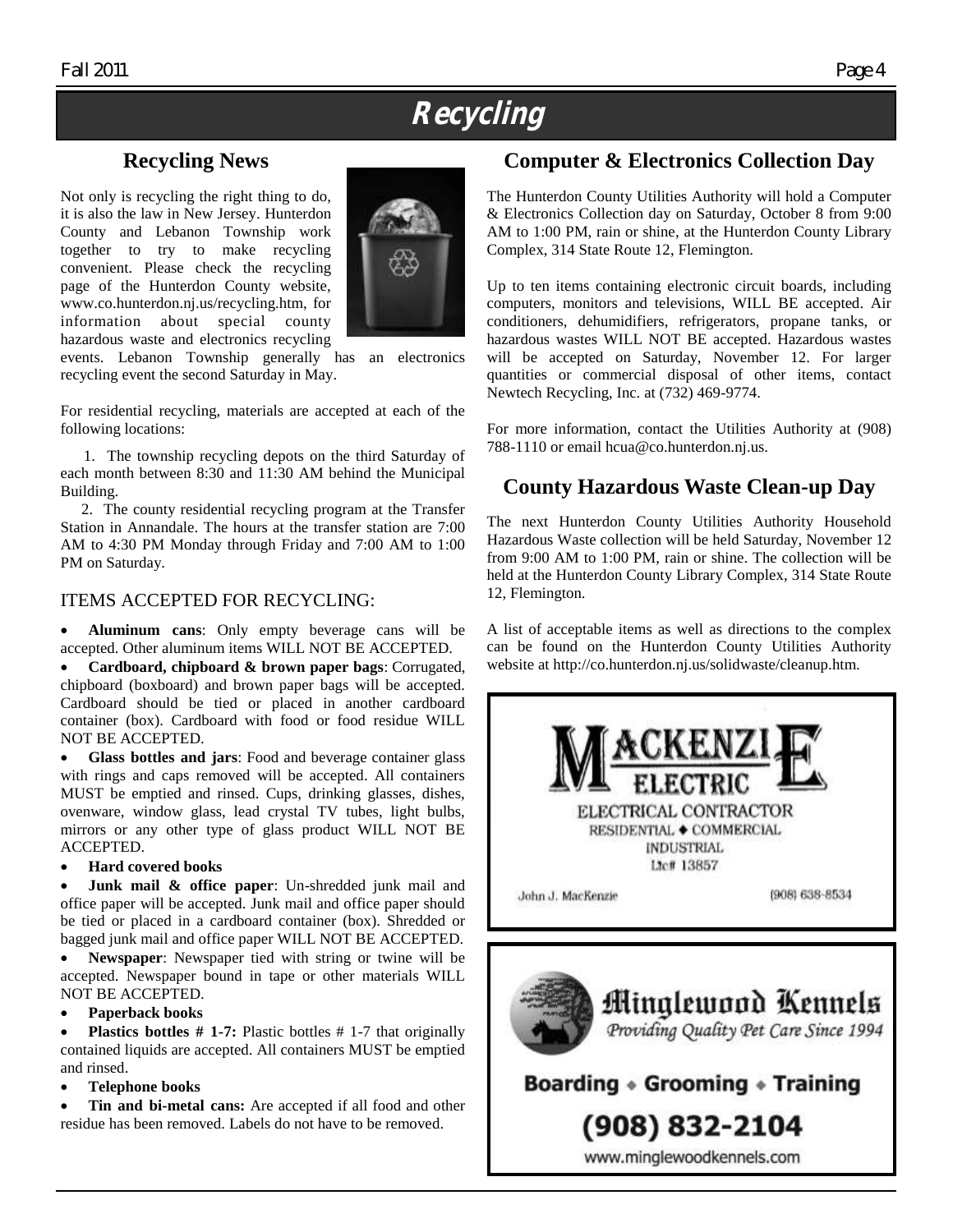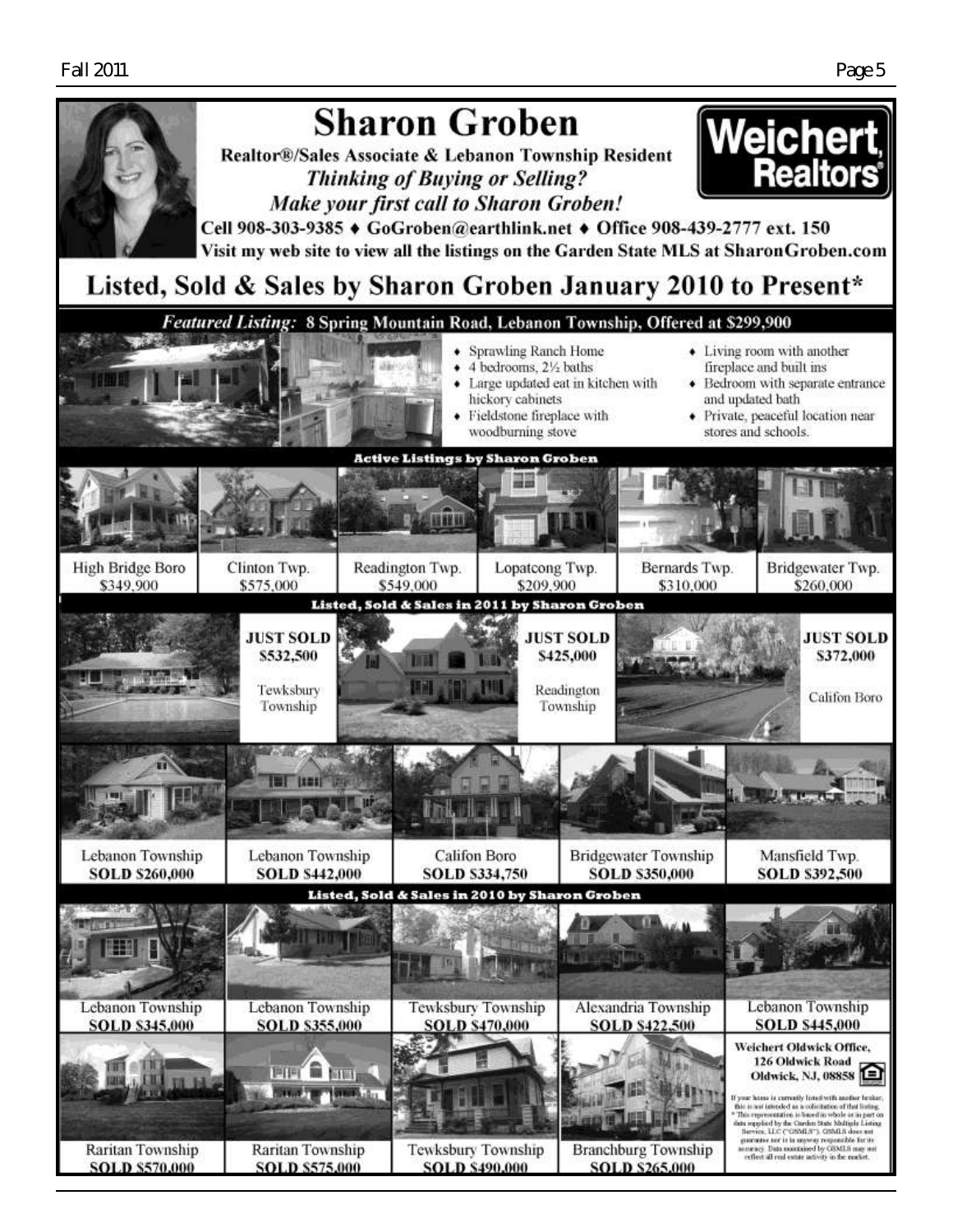# **Museum**

## **TOWNSHIP OF LEBANON MUSEUM 57 MUSCONETCONG RIVER ROAD (908) 537-6464**

#### **QUILT SHOW October**

The Hunterdon County Quilt Guild will present their bi-annual quilt show. Quilts will be hung on both floors of the museum. A raffle quilt will also be on display. Opening reception on Saturday, October 1 from 1:00 - 5:00 PM. Display remaining until October 27. FREE.

#### **CRAFT CLASS October 15**

A Craft workshop will be held on Saturday, October 15 from 1:00 - 5:00 PM. If you would like to try your hand at crocheting a rag rug, stop by or call us for more information.

#### **PHOTO SHOW November**

Melissa Mayberry, a Voorhees High School Senior and the daughter of Glenn Mayberry and granddaughter of the late Ralph Lomerson, will exhibit her creative photography. A reception for Melissa will be held on November 5 from 1:00 - 5:00 PM. Her show will remain until November 29. All are invited. FREE.

### **Museum Hours: Tuesday & Thursday 9:30 AM - 5:00 PM Saturday 1:00 - 5:00 PM**

The museum is supported by the Township of Lebanon under the guidance of the Township Historians

# **Historians**

### **From the Historians ….**

In the last newsletter we asked if anyone remembered Butler Park. In response, a very nice couple, Ted and Joan Elder, came to a Historical Society meeting with pictures and stories about Butler Amusement Park. We learned about the skating rink, the shooting gallery and penny arcade. We saw pictures of the Robert E. Lee paddle boat filled with people cruising down the river. It sounded like a very exciting place to visit. We invite you to stop by the Lebanon Township Museum to see pictures of Butler Park and share your memories.

Do You Remember Bunnvale School? Did you go to Kindergarten at Bunnvale School?

Bunnvale School, which is now Bunnvale Library, housed many grades in one room and was originally in operation from 1915 to 1954. The school was reopened again for kindergartners from 1956 to 1958 and from 1961 to 1963. There are currently a few pictures of the school at Bunnvale Library.

The Historians would be interested in your stories and pictures of Bunnvale School. Please email us at LebanonTownHistSoc@gmail.com or drop a note off at the Museum.

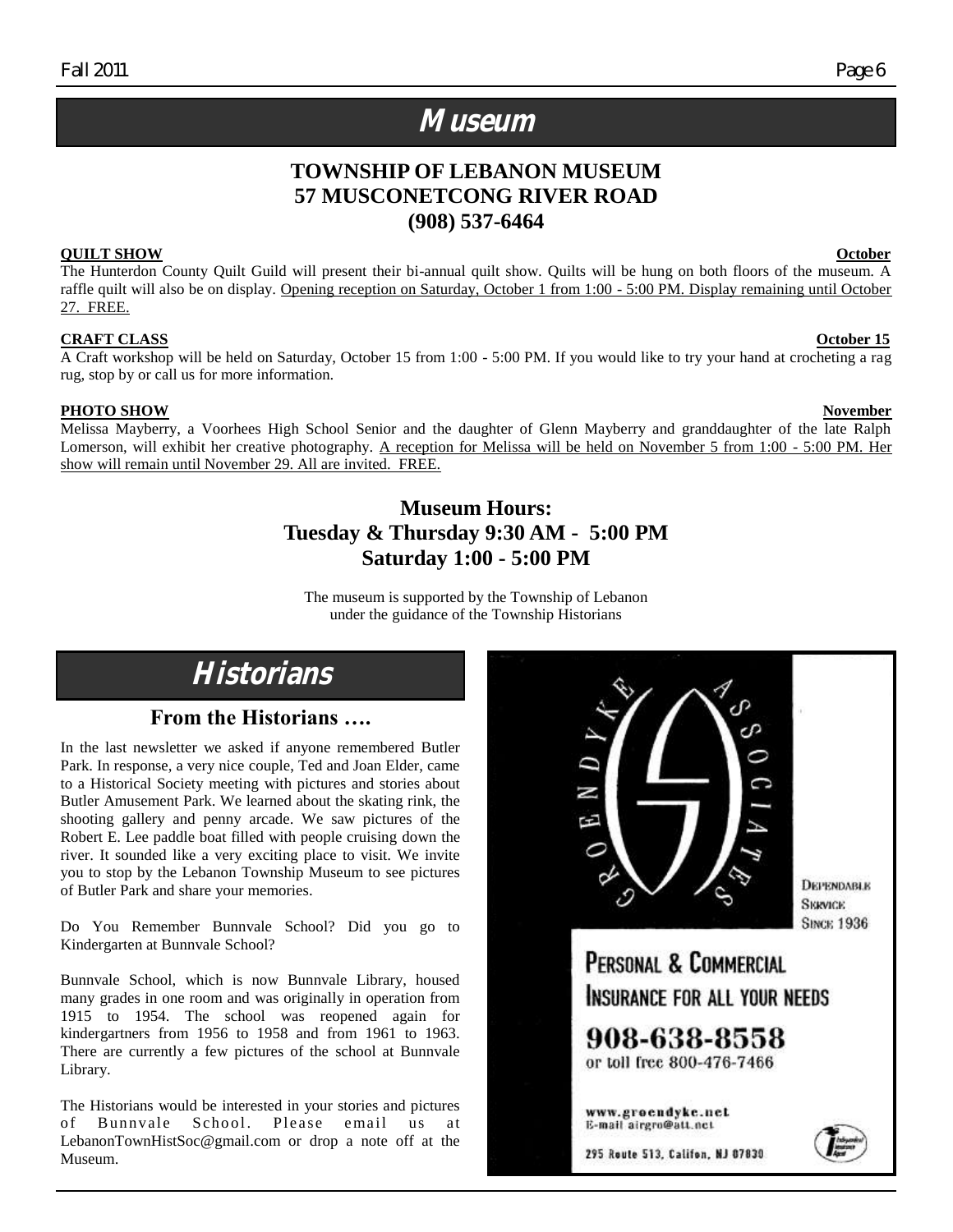# **Education**

# **PTA Gets Ready for Another School Year**

The Lebanon Township PTA is gearing up for another year filled with wonderful opportunities and events for our children. These include dances, book fairs, author visits, family fun events, and much, much more.

There are various committees in need of chair people. These include, Cultural Arts at both Valley View and Woodglen, Election Awareness, Make it and Take It, Talent Show, Teacher Wish Fish, Welcome New Families, and the Hospitality Committee. The programs and events run by these committees cannot happen without the help of our volunteers. If you would like to volunteer or would like additional information, please contact Susan Kelly at susansean@comcast.net or Mo Mangione at momangi@gmail.com.

Our strength lies in our membership. Please consider joining the PTA today. For information on becoming a member, please contact Laura Wilhelms at wilhelms1@comcast.net.

For more information about the great things the PTA is doing for Lebanon Township children, please visit our website at www.lebtwppta.org. We are looking forward to a fabulous school year!

# **Box Tops and Labels for Education**

The next time you make dinner, before you throw out that can or box, check if it has a Box Top Labels, Tyson Label or Label for Education Points! These labels are worth money to the Lebanon Township PTA.

Thanks to your efforts in clipping and collecting labels from the packaged food in your pantry, teachers at Valley View and Woodglen schools have been able to receive free supplies for their classrooms and fund programs for our children. Please continue to collect these points, and either mail to Valley View School, or drop the labels at Bunnvale Library or the Municipal Building. Additionally, you can register your ShopRite card on the Labels for Education website and the schools will automatically receive points when you purchase participating products.

If you have any questions, please feel free to contact Cindy Rupprecht, LTPTA Product Labels Committee Chair, at Greatandsmallshop@gmail.com.

# **Happy Face Still Accepting Applications**

Happy Face Nursery School of Califon still has openings for the 2011-2012 school year. Happy Face has preschool classes for children aged 2 1/2 to 5 years old. Unique to our area, is Happy Face's 2 1/2 year old program for the youngest preschoolers (potty training is not required), and Happy Face's Fabulous 5's program, for children needing an extra year before Kindergarten or for Kindergarten enrichment. For more information, call  $H$ appy Face at  $(908)$  832-7510, email info@happyfacenurseryschool.com or visit the school's website at www.happyfacenurseryschool.com.



For 32 years, Hayth"s Preschool has been providing exceptional child-centered programs structured around the individual needs of each child. It is a place where wonderful memories are made.

| <b>Programs Offered</b>                |                                            |
|----------------------------------------|--------------------------------------------|
| $9:00 AM - 11:30 AM$                   | ****<br>All programs are a                 |
| $9:00 AM - 12:15 PM$                   | hands on approach<br>for every child. This |
| 7:00 AM $-$ 5:45 PM (full day)         | allows each child a<br>multi-sensory       |
| 7:00 AM $- 12:15$ PM (half day)        | approach to grow and                       |
| $9:00 AM - 3:00 PM$                    | develop life-long<br>skills.               |
| $11:45$ AM $-3:00$ PM $+$ Kindergarten |                                            |

#### **Before and After School Programs**

Before and after school busing available for Lebanon Township School students in grades Kindergarten and up. Busing is available for AM and PM Kindergarten students.

Open enrollment • Call today to schedule a visit • 908-638-8448 We look forward to meeting you!

**\$30 Off Registration Fee with Advertisement**

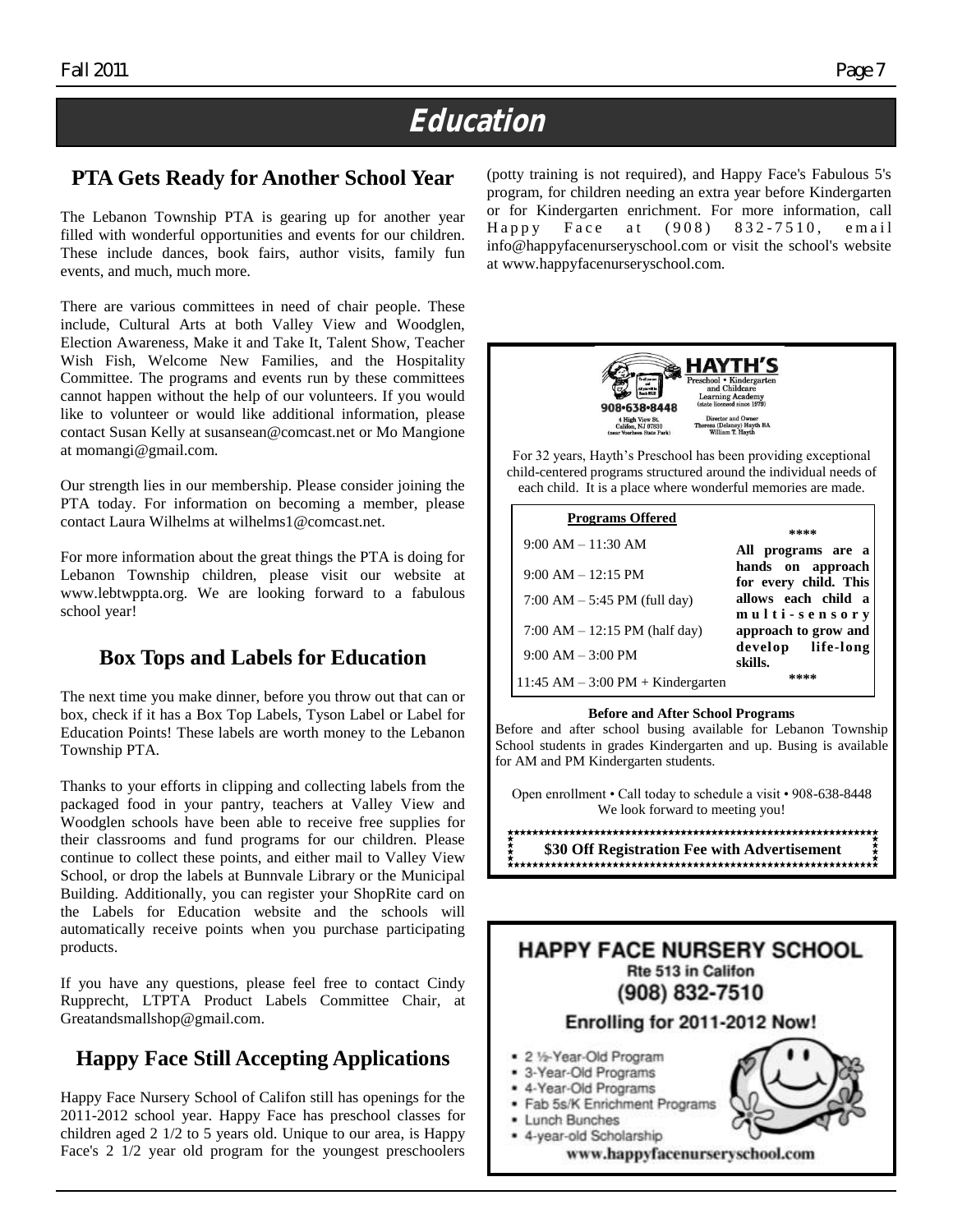# **Community News**

### **Car and Truck Wash Held to Raise Funds for Yellowstone Trip**

On Saturday, July 30, a group of Lebanon Township middle school students held a car and truck wash at the Sunoco Station at the corner of Rt. 513 and Bunnvale Road. The event was the first in a series of upcoming fundraisers being held to raise money for a summer 2012 trip to Yellowstone National Park.

The student trip is being run by Discovery Student Adventures. Deborah Szmaida, 6th grade science teacher at Woodglen School, teaches a unit on Yellowstone in her class, and will accompany the group on the trip. This trip is being offered outside the Lebanon Township School District and is open to Hunterdon County 5th through 8th graders.

Many thanks to the people and businesses throughout the community who helped make this first fundraiser a great success. Special thanks to Califon A&P for allowing the students to pre-sell tickets to the event in the store parking lot; Mark Salisbury, owner of the Sunoco Station, for the use of his lot; the Lebanon Township Fire Department for bringing their cars and a Fire Department vehicle in for a cleaning; and Solstice for bringing their company van and for their extra generous donation.



Photo courtesy of Nick Romanenko © 2011



# **FITZGERALD** ARCHITECTURE **STUDIO HELPING MAKE YOUR HOUSE YOUR HOME** In a culture of manufactured mansions, Fitzgerald Architecture Studio has peraid Architecture Studio has<br>continually created architecture of<br>extraordinary quality. Working<br>with our clients to cultivate their<br>vision, to foster distinctiveness<br>in their dwelling, and to<br>promote inspiration in the<br>p place they call home. e, NJ 68829 638-4848 info@fitzgeraldstudios.com **Country Chimney Services, LLC Your Local Certified Chimney Sweep** 908-537-9900 NIHIC #13VH01724500 **CSIA CERT, #5794 COUNTRYCHIMNEY.COM**

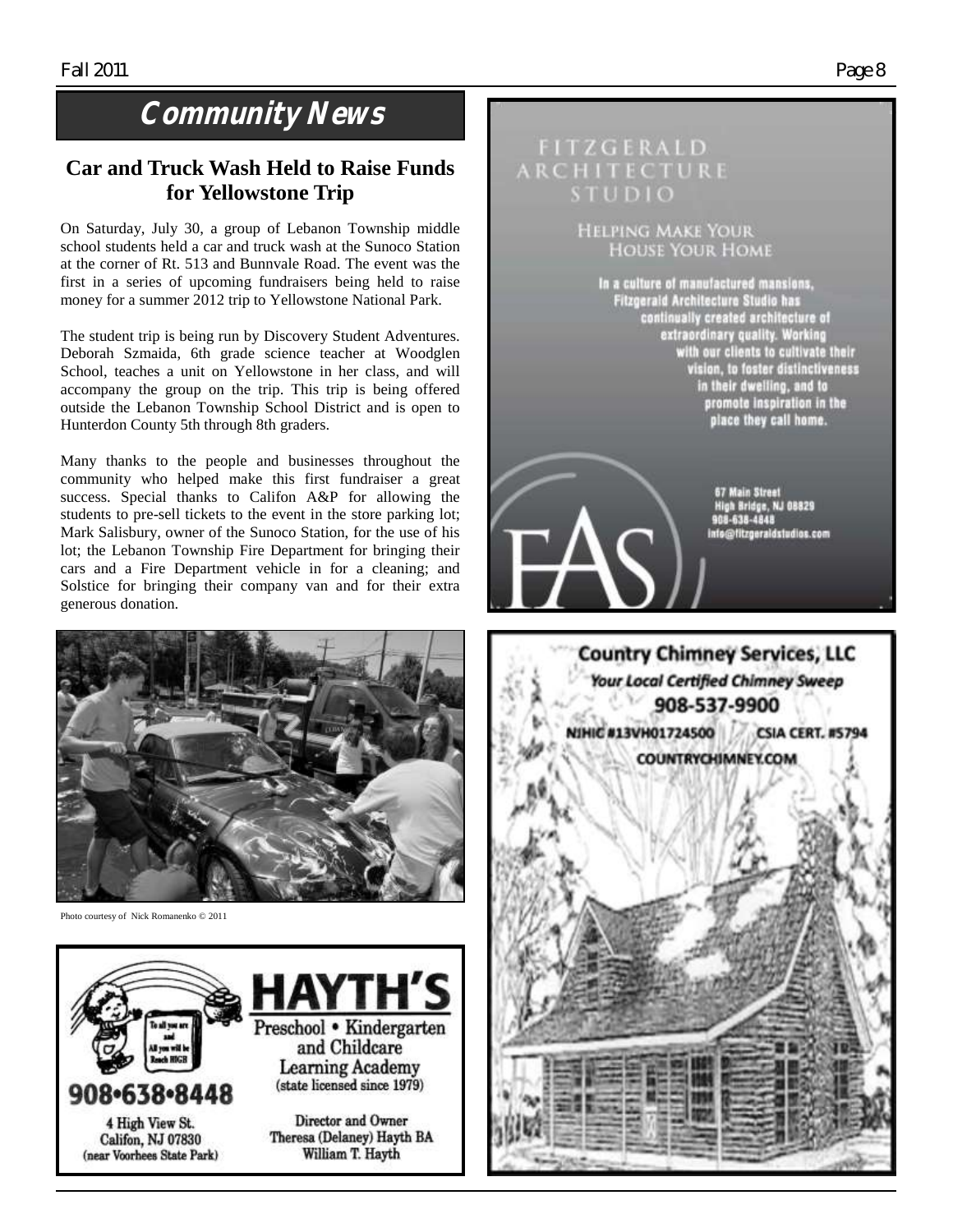# **Community News**

## **5K Run to Benefit Califon Island Park Playground**

The Bridge-to-Bridge 5K run returns to Califon Sunday, October 2 at 11:00 AM, rain or shine. Runners and walkers of all ages are welcome! The race is sponsored by the Califon Area Merchants and Professionals Association and Friends of Califon Island Park. Proceeds will benefit the playground fund at Califon Island Park.

The 3.1 mile route travels River Road and the Columbia Trail between the Califon and Hoffmann's Crossing bridges. Participants may register online at www.active.com or www.califon.org, or at the Califon Island Park the day of the race. Pre-registered entrants will receive a race T-shirt. T-shirts are not guaranteed for registrants after September 15. The early registration fee is \$15. A Kids Fun Run for children age 10 and younger will be held at 12:00 PM during the Harvest Fest in Califon Island Park with the awards ceremony following at 12:30 PM. The fee for the Fun Run is \$5 per child. All children 12 and under participating in either race will receive a prize.

For more information or to volunteer to help, please contact Jessica Hickman-Beard by telephone at (908) 520-0109 or email jjcb20@comcast.net.

## **North Hunterdon Food Pantry Assists Local Residents**

The North Hunterdon Community Food Pantry continues its monthly distribution from the Lebanon Township First Aid Squad Building. Distribution dates for the remainder of this year are September 8, October 13, November 10, and December 8. We are open from 8:00 – 11:00 AM.

We are grateful for the continued support of the community. At present we distribute to approximately 40 families per month. At Easter we were able to provide 37 families with a complete holiday dinner.

Donations of food are always greatly appreciated and can be left at the Glen Gardner Post Office, where a receptacle is provided, or by contacting either Don LeFevre at (908) 638-4505 or Ruth Ruediger at (908) 638-6661. Monetary donations can be mailed to: North Hunterdon Community Food Pantry, P.O. Box 192, Glen Gardner, NJ 08826.

Anyone in need of assistance from the Food Pantry should contact either of the above individuals for further information.

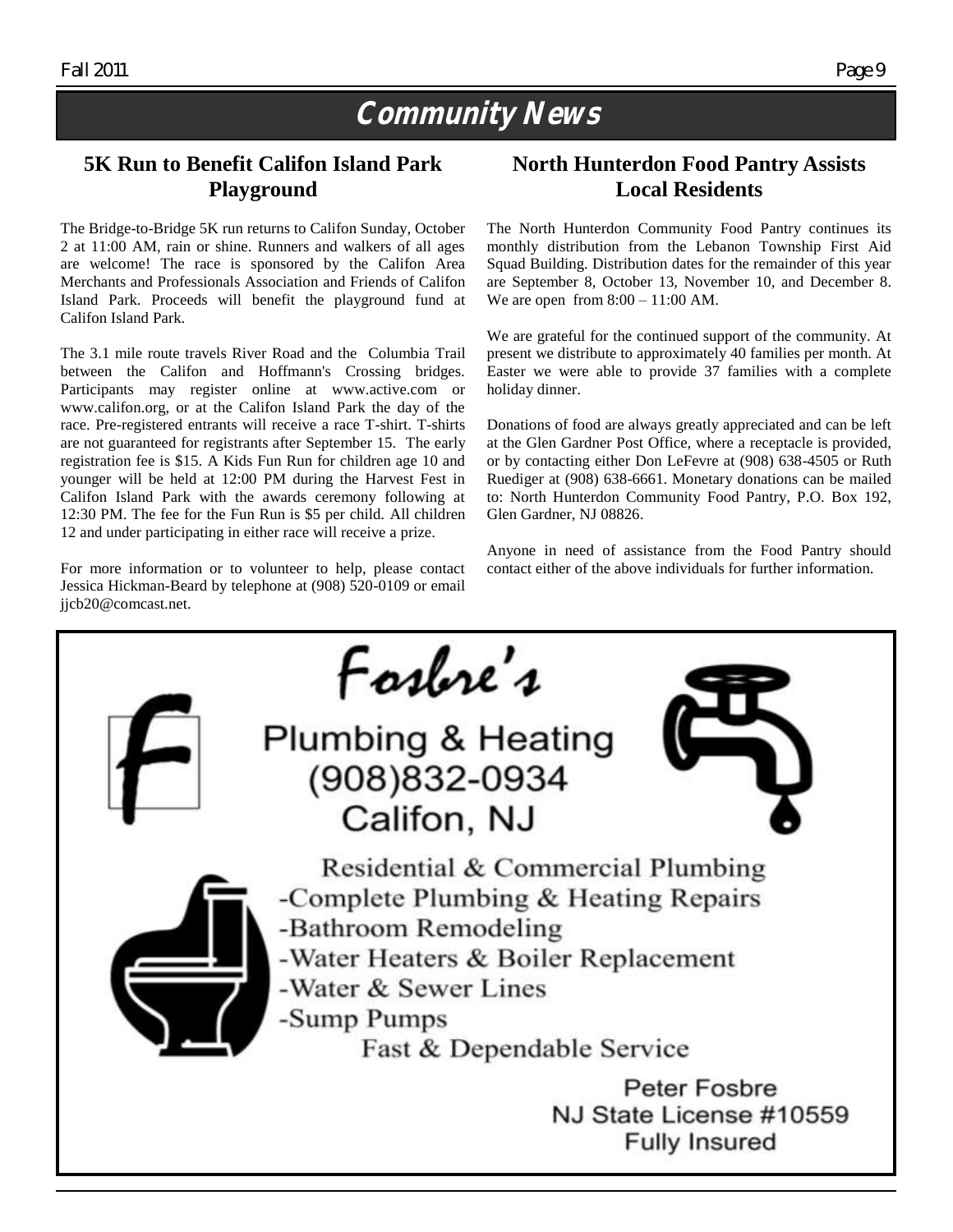# **Community News**



## **New Website Offers Hunterdon Bicycle Tourism Info**

Hunterdon County is a premier destination for cyclists of all ages and skill levels. That is the message the non-profit organization HART Commuter Information Services wishes to convey through a newly developed website, www.bikehunterdon.org.

"BikeHunterdon.org is an opportunity for us to offer prospective visitors to Hunterdon County the information they may need to choose Hunterdon for their next bicycle destination", says Tara Shepherd, HART executive director. The website features maps of local bicycle tours including the popular Delaware & Raritan Tow Path, Last Covered Bridge and Round Valley Roundabout routes, as well as the Columbia Trail.

Visitors to the site will find a description of each ride and may click on a route to view full color photo galleries of what they may see along the ride. An interactive Google map feature allows potential riders to view amenities along the routes including restaurants, bed and breakfast and other lodging, as well as other points of interest.

A full list of local bicycle shops as well as where to rent a bicycle is also included. There is even a section to allow cyclists to leave feedback of their experience bicycling in Hunterdon.

HART Commuter Information Services is a private non-profit organization dedicated to promoting sustainable transportation such as bicycling. All HART programs and services are offered free of charge.

Visit www.bikehunterdon.org today.



### **Open Cupboard Food Pantry Continues Assisting the Community**

The Open Cupboard Food Pantry would like to thank the community for their ongoing support. Through the generosity of churches, organizations, schools, local businesses, and individuals, the Pantry provides food and personal items to over 400 people each month. Unemployment and higher prices for food and everyday necessities are forcing many more people to seek assistance.

All donations of non-perishable food and personal products are gratefully accepted. Items most needed at this time include beef, pea, and lentil soup; canned tuna, carrots, spinach, and potatoes; canned oranges, pineapple, pears, and applesauce; coffee, crackers, and sugar; dish detergent, laundry detergent, and toilet paper.

Items may be dropped off on Tuesday, Wednesday and Thursday mornings from 9:30 to 11:00 AM and Tuesday and Friday evenings from 4:30 to 6:30 PM or by special arrangement for food drives.

Open Cupboard"s Thrift Shop helps to support the Pantry through its sales of clothing, household items and books. Proceeds are used to buy milk, eggs, cheese, and meat as well as basic groceries when needed.

The Pantry and Thrift Shop are located on Old Hwy 22 in Clinton, next to the Rite-Aid store. For information about donating or for receiving assistance, call (908) 730-7320, ext. 3.



Would you like to do lunch? With Meals on Wheels, that is. Meals on Wheels in Hunterdon has provided "comfort food" to our recipients since 1973; now we"d like you to join us. If you are over 60, homebound and/or have a disability, Meals on Wheels in Hunterdon can deliver a hot noontime meal Monday through Friday, with weekend coverage, if needed. Service can be short term until recovery, or longer, depending on individual needs. Delicious meals delivered by warm and caring volunteers - what could be better?

If you or someone you know would benefit from the security and support of home delivered meals, contact Meals on Wheels today. Call (908) 284-0735 for more information.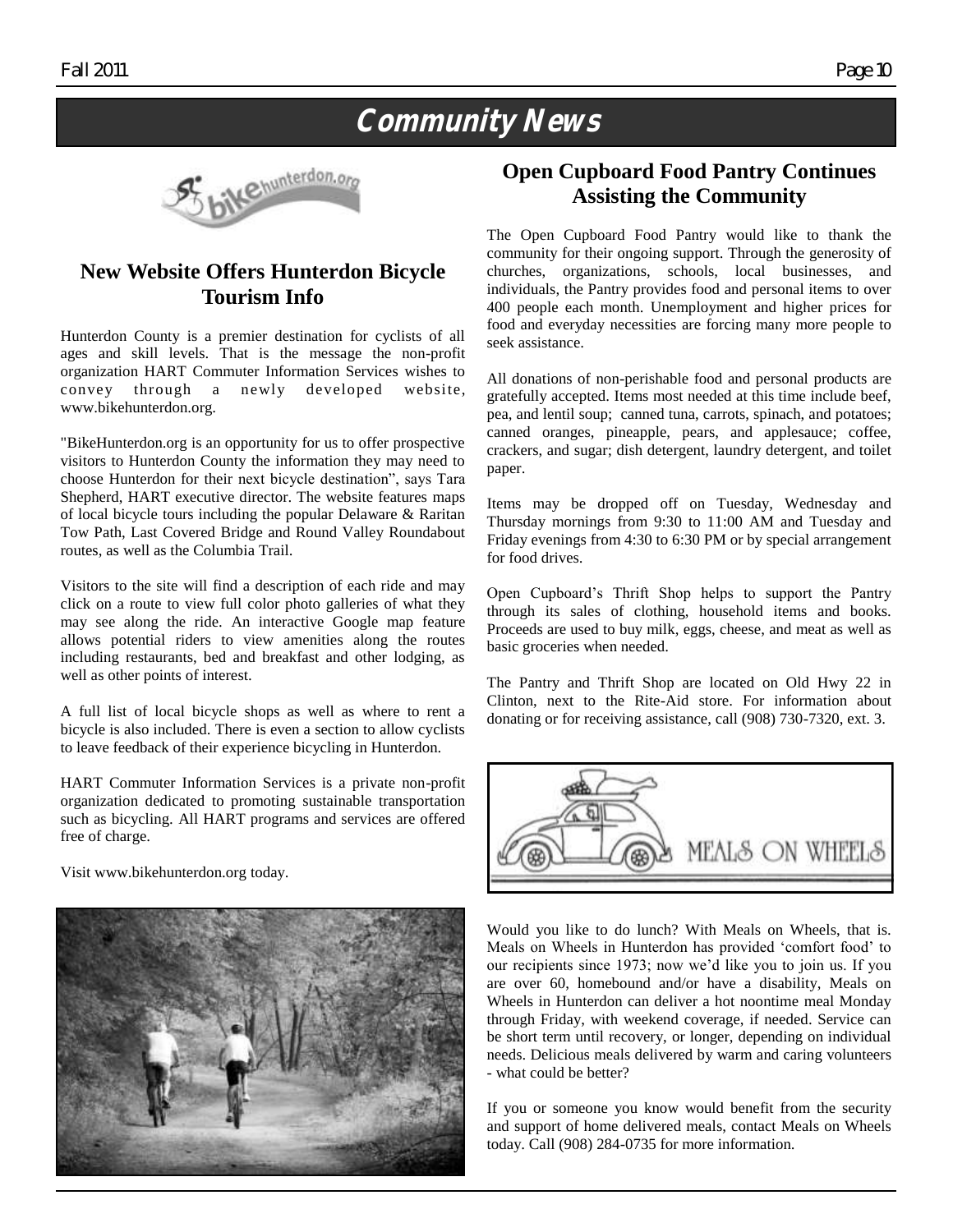|                                                                                                                                                               |                                                                          |                           |                       |                                                                                  |                                                        | <i>Township Directory</i>         |                                           |                                                      |                    |
|---------------------------------------------------------------------------------------------------------------------------------------------------------------|--------------------------------------------------------------------------|---------------------------|-----------------------|----------------------------------------------------------------------------------|--------------------------------------------------------|-----------------------------------|-------------------------------------------|------------------------------------------------------|--------------------|
| <b>TOWNSHIP COMMITTEE</b>                                                                                                                                     |                                                                          |                           |                       |                                                                                  |                                                        | <b>FIRE - POLICE - EMS</b>        |                                           |                                                      |                    |
| Ronald Milkowski                                                                                                                                              | <b>Liaison to Public Works</b>                                           |                           |                       | $(908) 537 - 4132$                                                               |                                                        | <b>Police Emergency</b>           |                                           | 911                                                  |                    |
| <b>Frank Morrison</b>                                                                                                                                         | Liaison to Standing Committees &                                         |                           |                       | $(908) 832 - 5263$                                                               |                                                        |                                   | Police Dispatch                           |                                                      | $(908) 638 - 8515$ |
|                                                                                                                                                               | Open Space Coordinator                                                   |                           |                       |                                                                                  |                                                        |                                   | Chief, Chris Mattson                      |                                                      | $(908) 638 - 8516$ |
| George Piazza, Mayor                                                                                                                                          |                                                                          |                           |                       | $(908) 638 - 1104$                                                               |                                                        | <b>Emergency Medical Services</b> |                                           |                                                      | 911                |
| Patricia Schriver.<br>Deputy Mayor                                                                                                                            | Liaison to Administration & Finance                                      |                           |                       | $(908)$ 832-7066                                                                 |                                                        | <b>Fire Department Emergency</b>  |                                           | 911                                                  |                    |
| Brian Wunder<br>Liaison to Police, Fire & Rescue                                                                                                              |                                                                          | (908) 832-2042            |                       | Chief, Warren Gabriel                                                            |                                                        | (908) 797-8945                    |                                           |                                                      |                    |
|                                                                                                                                                               | <b>MEETINGS</b>                                                          |                           |                       |                                                                                  |                                                        | Fire Official, Gary Apgar         |                                           | $(908) 537 - 6670$                                   |                    |
| Meetings held at the Municipal Building unless otherwise specified                                                                                            |                                                                          |                           |                       |                                                                                  |                                                        |                                   |                                           |                                                      |                    |
| <b>Township Committee</b>                                                                                                                                     |                                                                          |                           | 7:00 PM 1st & 3rd Wed |                                                                                  | <b>Office of Emergency Management</b>                  |                                   |                                           |                                                      |                    |
| <b>Board of Health</b>                                                                                                                                        |                                                                          | 6:30 PM 1st Wed as needed |                       |                                                                                  |                                                        | Coordinator, Warren Gabriel       |                                           |                                                      | (732) 921-0764     |
| Planning Board                                                                                                                                                |                                                                          | 7:00 PM 1st Tues          |                       |                                                                                  |                                                        |                                   | <b>Municipal Court of North Hunterdon</b> |                                                      | (908) 735-7775     |
| Board of Adjustment                                                                                                                                           |                                                                          | 7:30 PM 4th Wed           |                       |                                                                                  |                                                        |                                   | <b>Hunterdon County Board of Health</b>   |                                                      | $(908) 788 - 1351$ |
| Environmental and Open Space Commission                                                                                                                       |                                                                          | 7:00 PM 3rd Mon           |                       |                                                                                  |                                                        |                                   |                                           |                                                      |                    |
| Park Committee                                                                                                                                                |                                                                          | 7:30 PM 2nd Mon           |                       |                                                                                  |                                                        |                                   |                                           | <b>SCHOOLS</b>                                       |                    |
| <b>Agricultural Advisory Board</b>                                                                                                                            |                                                                          | 7:00 PM 2nd Mon           |                       |                                                                                  |                                                        | Valley View School                |                                           | Grades $K - 4$                                       | (908) 832-2175     |
| <b>Recreation Commission</b>                                                                                                                                  |                                                                          | 7:00 PM 1st Thurs         |                       |                                                                                  | Woodglen School                                        |                                   |                                           | Grades $5 - 8$                                       | $(908) 638 - 4111$ |
| Library Committee                                                                                                                                             |                                                                          |                           |                       | 7:30 PM 2nd Wed at the Library                                                   | Voorhees High School                                   |                                   |                                           | Grades $9 - 12$                                      | $(908) 638 - 6116$ |
| Historians<br>7:30 PM 1st Thurs at the Museum                                                                                                                 |                                                                          |                           |                       |                                                                                  |                                                        |                                   |                                           |                                                      |                    |
| <b>TOWNSHIP CONTACTS</b>                                                                                                                                      |                                                                          |                           |                       |                                                                                  |                                                        |                                   |                                           |                                                      |                    |
| Karen Sandorse<br>Township Clerk, Registrar of Vital Statistics                                                                                               |                                                                          |                           |                       | (908) 638-8523 x11                                                               |                                                        |                                   |                                           |                                                      |                    |
| Deputy Clerk, Dog Licensing Agent, Deputy Registrar                                                                                                           |                                                                          |                           | Kimberly Jacobus      |                                                                                  | $(908)$ 638-8523 x10                                   |                                   |                                           |                                                      |                    |
| Tax Collector                                                                                                                                                 |                                                                          | Mary Hyland               |                       |                                                                                  | (908) 638-8523 x15<br>Hours: Wed & Fri 8:00 AM-4:30 PM |                                   |                                           |                                                      |                    |
| Assessor                                                                                                                                                      |                                                                          |                           | Mary Mastro           |                                                                                  | (908) 638-8523 x17                                     |                                   |                                           | Hours: Tues & Wed 8:00 AM-4:30 PM and by appointment |                    |
| Planning Board Clerk & Board of Adjustment Secretary                                                                                                          |                                                                          | Gail Glashoff             |                       | (908) 638-8523 x22                                                               |                                                        |                                   |                                           |                                                      |                    |
| Recycling Coordinator                                                                                                                                         |                                                                          |                           | Joann Fascenelli      | (908) 638-8523 x19                                                               |                                                        |                                   |                                           |                                                      |                    |
| Zoning Officer                                                                                                                                                |                                                                          |                           |                       | John Flemming                                                                    | $(908)$ 638-8523 x20                                   |                                   | Hours: Mon & Wed 1:00 PM-4:00 PM          |                                                      |                    |
| Lost Dogs                                                                                                                                                     |                                                                          | Judy Dunlap               | $(908) 537 - 2678$    |                                                                                  |                                                        |                                   |                                           |                                                      |                    |
| Hunterdon Humane Animal Shelter                                                                                                                               |                                                                          |                           |                       | (908) 996-2525                                                                   |                                                        |                                   |                                           |                                                      |                    |
| Department of Public Works                                                                                                                                    |                                                                          |                           | Warren Gabriel        | $(908) 537 - 2850$                                                               |                                                        |                                   |                                           |                                                      |                    |
| Library Committee                                                                                                                                             |                                                                          |                           | Art Gerlich, Chair    | $(908)$ 638-4331                                                                 |                                                        |                                   |                                           |                                                      |                    |
| <b>Recreation Commission</b>                                                                                                                                  |                                                                          | Kathy Petrik              |                       | (908) 638-3590                                                                   |                                                        |                                   |                                           |                                                      |                    |
| Memorial Garden                                                                                                                                               |                                                                          | Eva Burrell               |                       | (908) 537-2424                                                                   |                                                        |                                   |                                           |                                                      |                    |
| Environmental & Open Space Commission                                                                                                                         |                                                                          |                           | Warren Newman         | $(908)$ 638-4332                                                                 |                                                        |                                   |                                           |                                                      |                    |
| Webmaster & Newsletter                                                                                                                                        |                                                                          | Karen Newman              | $(908) 638 - 4332$    |                                                                                  | Email information to karennewman@embarqmail.com        |                                   |                                           |                                                      |                    |
| <b>Bunnvale Library</b>                                                                                                                                       |                                                                          |                           |                       | $(908) 638 - 8884$<br>Hours: Wed 1:00-8:00, Thurs & Fri 9:00-5:00, Sat 9:00-2:00 |                                                        |                                   |                                           |                                                      |                    |
| Township of Lebanon Museum at New Hampton                                                                                                                     |                                                                          |                           |                       | $(908) 537 - 6464$<br>Hours: Tues & Thurs 9:30 AM-5:00 PM, Sat 1:00-5:00 PM      |                                                        |                                   |                                           |                                                      |                    |
| Hunterdon County Transfer Station                                                                                                                             |                                                                          |                           |                       | $(908)$ 236-9088                                                                 |                                                        |                                   |                                           |                                                      |                    |
|                                                                                                                                                               | Construction Office, Christy Hoffman Farm, 108 Rt 512, Califon, NJ 07830 |                           |                       |                                                                                  | (908) 832-5552                                         |                                   | Hours: Mon-Fri 8:30 AM-4:00 PM            |                                                      |                    |
| For scheduling use of the Municipal Building Meeting Rooms or reserving the Memorial Park pavilion or fields, contact the Municipal Building at 638-8523 x10. |                                                                          |                           |                       |                                                                                  |                                                        |                                   |                                           |                                                      |                    |